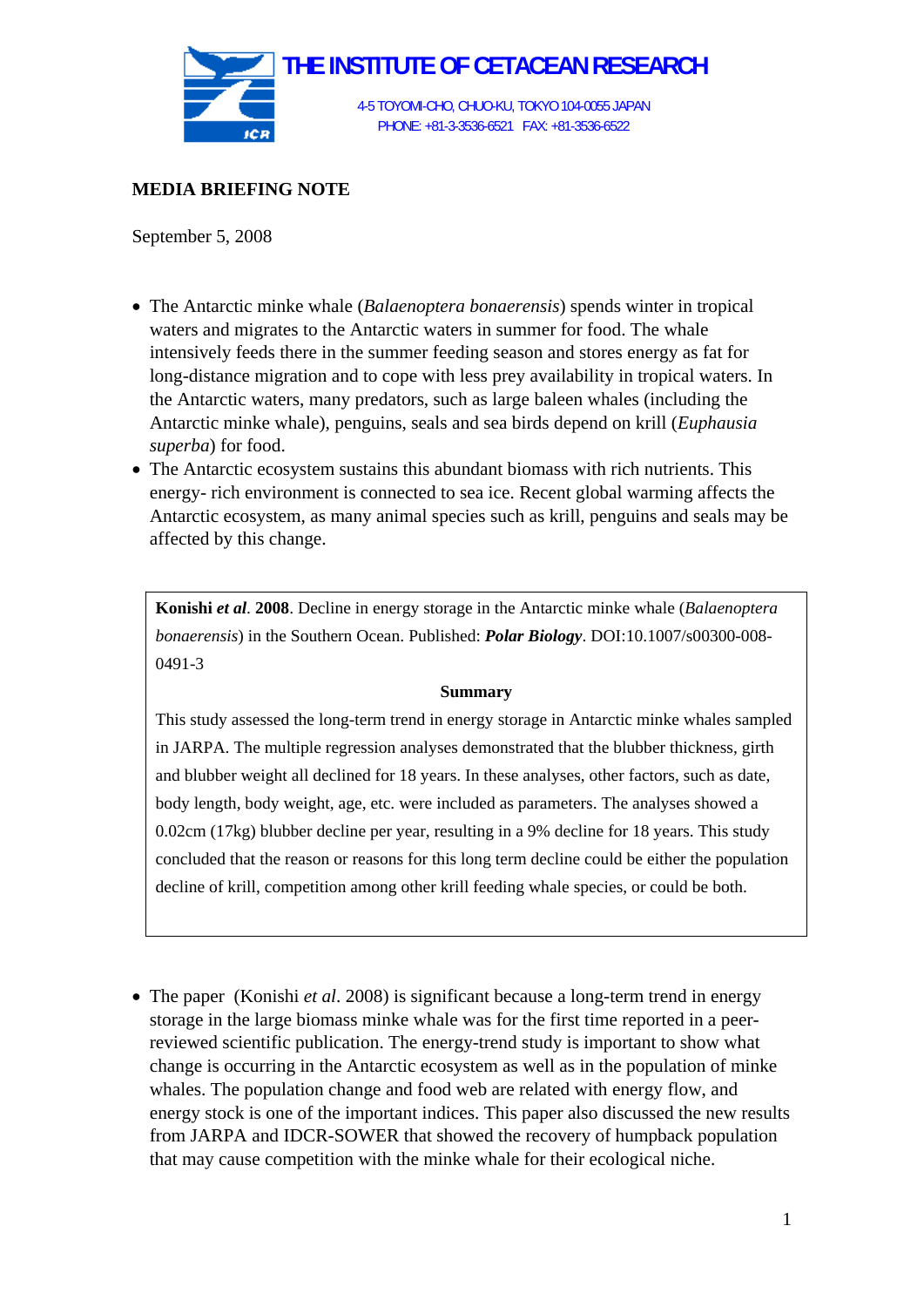### **ICR Comment**

Anti-whaling scientists and NGO activists are not experts on all of the wide range of subjects relating to whales, whaling and whale research. In order to ensure their articles inform readers of the facts, journalists and editors of non-peer-reviewed newspapers and magazines have a far greater responsibility than those in the peer-reviewed journals to filter out distortions and misrepresentation by people with an agenda. It is troubling that some journalists and editors present views opposing whale research that are biased or tendentious as if they were widely-accepted scientific truths. The general public is unable to perceive the difference between a scientific finding and pure demagoguery intended to create controversy. Helping to spread such misrepresentation damages not only the public perception and respect of science but also the credibility of journalism.

One of the best things about science is that it is a self-correcting discipline. We believe that any self-respecting scientist should prevent themselves from dedicating time and efforts to publicly discrediting other scientists' work without ever producing any scientific results or producing reports from the methods they propagandize as the solution to systematically obtaining all scientific data, that is non-lethal research. Thus, the only way to deny someone's scientific results is to produce other results and publish them in a peer-reviewed journal.

## • **Responses prepared by Dr. Kenji Konishi to questions by The Guardian (UK). (The Guardian chose to publish two news articles on the subject before receiving our responses.)**

GUARDIAN: What is the implication for the health of the whales?

KONISHI: Our work clearly showed that the Antarctic minke whale reduced its stocked energy in the feeding summer season. However, solely from these results we cannot say how this energy decline means for the Antarctic minke whale health.

GUARDIAN: Would they find it harder to survive the winters?

Survival from starvation is the most serious problem for any animal species. However, starvation is an extreme phenomenon. The data from our survey do not suggest that the Antarctic minke whale is undergoing starvation, because they still stock energy during their feeding period.

GUARDIAN: Could they be less successful at breeding?

To know the effects of energy decline, we would also need to refer to pregnancy rate, because reproduction is firstly affected by the lack of energy. If the decline continues further for a long period, the minke whale will be less successful at breeding.

GUARDIAN: A 9% decrease in fat weight over 18 years seems a large change. Why has nobody reported it before now?

Dr. Seiji Ohsumi has already reported the energy decline for the IWC' scientific report with a simple analysis in 1997. But the meeting required further refinement and consideration.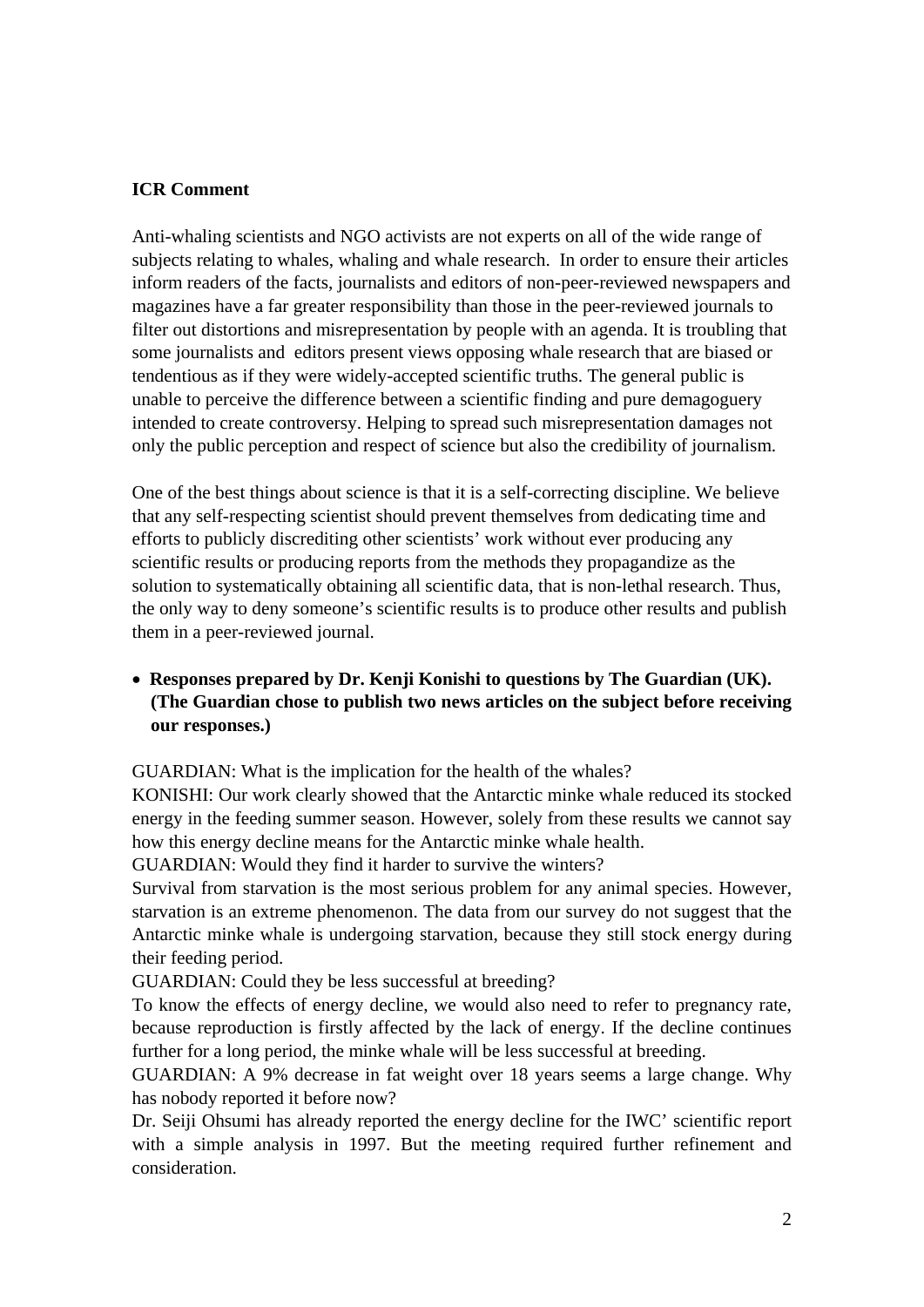GUARDIAN: Many people have criticised the Japanese scientific whaling program. Do you think this vindicates the research?

Sorry, I can't find any relevant connection to our article in your question.

GUARDIAN: Could this work have been done without killing the whales?

I'm sure that without our research program we would have not been able to become aware and report on the energy decline in the Antarctic minke whale.

GUARDIAN: What needs to be done now to monitor the situation further into the future?

To monitor and grasp the situation further into the future of the Antarctic minke whale, other animal species related and their ecosystem changes, a continuous, long-term and systematic research such as the Japanese whale research program is necessary.

# • **Responses given in writing by Dr. Kenji Konishi to questions by National Geographic**

NATIONAL GEOGRAPHIC: If your interest is determining how the physical environment and predator consumption affects krill demography, couldn't you just measure krill abundance directly? Why did you have to look at minke whale blubber? KONISHI: We are a cetacean research organization so our major focus is naturally with whales. Our interest is not limited to how the physical environment and predator consumption affects krill demography. And, our result is a part of JARPA program, which is a long-term study of cetaceans in the Antarctic.

NATIONAL GEOGRAPHIC: Other scientists I have spoken to argue that there are nonlethal ways of obtaining similar data. For example, skin biopsies could be taken. What is your response to this?

KONISHI: These data could only be obtained using lethal research. The measurement (sampling) position on the whale body must be same, whereas biopsy samples are not from same position of body. No scientists could obtain the results from the chemical or measurement energy analyses using samples from different part of body and depth of blubber.

NATIONAL GEOGRAPHIC: Your team hypothesizes in the paper that a possible reason for the minke whales' reduction in blubber thickness is due to competition from other baleen whales. You mention a computer model that supports the idea that different whale species can interact and compete with one another. Is there any real world evidence for this? Is this something JARPA scientists are planning to investigate? KONISHI: The ecosystem model which I cited in our paper is also published in a peer reviewed journal, CCAMLR Science. This paper used real data of historical catch, sighting survey and stomach contents data obtained from JARPA survey. This ecosystem model matched to the real present data which many scientists have already contributed for a long time. So this hypothesis is consistent with other research. NATIONAL GEOGRAPHIC: In your analysis, did you consider how the distance from sea ice where the whales were captured might affect their blubber thickness? I understand this was a recommendation by the IWC to JARPA in 2006.